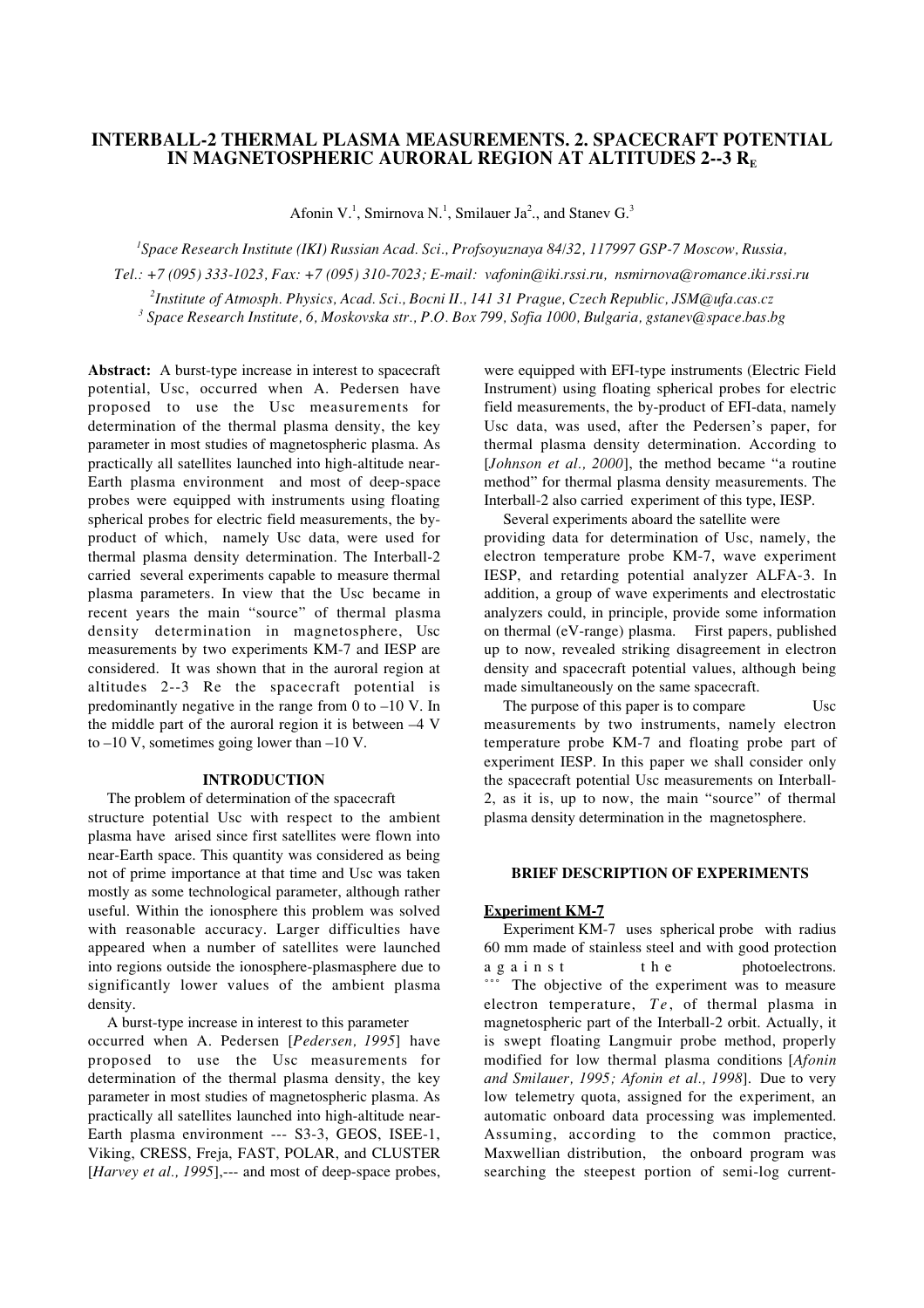voltage curve (CVC) and the *Te* was calculated from the CVC slope and conveyed to the Earth in ready-to use form. Also were transmitted the values of probe potential relative to the spacecraft  $U_{PS}$  corresponding to these steepest portions of CVC, the negative value of which  $Upk = Ups$  was expected to be within  $(1-3)$ *kTe/e* from the plasma potential and represent roughly the spacecraft potential *Usc* , i.e., "quasi *Usc* potential". It was assumed, in the design time, that the true *Usc* could be obtained by taking into account the probe floating potential *Ufp* , which could be calculated from the known *Te*. As for the accurate calculation of the probe floating potential rather detailed information on the ambient plasma are needed, in the paper, presenting the first results, [*Afonin et al., 1998*] a "rule of thumb" was formulated for express determination of the spacecraft potential relative to the ambient plasma Usc : within the plasmasphere  $Usc = Upk - 0.5$  V and outside of it, in the magnetosphere,  $Usc = Upk - (2-3)$ V.

 To account for possible deviations from Maxwellian distribution, the transmission of CVC via auxiliary TMsystem STO was also provided. The KM-7 experiment produced CVCs transmitted each 5.12 s, what is a compromise between detalization of CVC and space- temporal resolution forced by TM-quota of KM-7. The time resolution 5.12 s corresponds, in auroral region at *H*=2--3 *Re*, to 0.01 L and 0.01° of *InvLat*. Detailed description of the measurement procedure is given in [*Afonin and Smilauer, 1995*]. Availability of CVCs is extremely useful and hardly can be overestimated for thermal plasma measurements, typical example of "signal under the noise" situation, as the "interfering signal", the spacecraft potential, *Usc*, or photoelectron current, *Iph*, may be significantly, up to tens or hundreds times, larger than the "measured signal", the electron temperature *Te* or number density *Ne*. Simple visual check of CVC immediately provides very important information:

- if the electron distribution is Maxwellian?
- if one or more Maxwellian components are present?
- if electrom beam(s) is present?
- if ion beam is present?

And finally, and may be the most important, the availability of CVCs allows to evaluate adequacy and accuracy of automatic onboard data processing.

The available data base consists of 555 polar magnetosphere passes, each file containing ~2000 CVC.

 The Langmuir Probe Interball Model ( LPIbM) was developed to determine the thermal plasma characteristics and the spacecraft potential by interactive visual fitting the analytic model of spherical Langmuir probe to experimental curves [*Afonin and Smilauer, 2000*]. The thermal and supra-thermal plasma environment assumed in the model may consist



Fig. 1. Comparison of KM-7 automatic onboard data processing with results from CVC analysis for north auroral region pass on October 24, 1996. *Upk* (upper panel) is "quasi-spacecraft potential", determined from the steepest portion of the probe current-voltage curve. *Usc* (third pannel) is true spacecraft potential.

of two isotropic thermal populations (*Ne, Te,Ti=Te* for each), four electron beams, each characterized by its own streaming energy *Eb*, density *Nb* and temperature *Tb*, and one ion flux *Fi*. In most cases the fitting was possible with estimated accuracy not worse than 10% [*Afonin and Smilauer, 2000*]. The exceptions, leading to larger uncertainty, are related to some parameters in the most complicated cases, such as the electron temperature for the fourth (largest energy) beam, if present, or to situations when initial part of CVC, due to limited range of the probe bias, felt into logarithmically linear current range, the first electron beam energy *Eb1* (lowest) was less than about 3-4 eV, and its temperature was close to the isotropic thermal population temperature *Tb1*≅*Te1*. In such cases discrimination between the electron beam and isotropic thermal population is impossible.

 These KM-7 CVC data provide unique possibility to get first reliable data on local thermal plasma parameters because the KM-7 probe was the first probe flown into the outer magnetosphere, which was rather reliably protected against influence of the main factor, preventing low-density plasma measurements -- photoelectrons, both own and those emitted by the spacecraft structure. We can not exclude completely that in some situations a minor contribution to the probe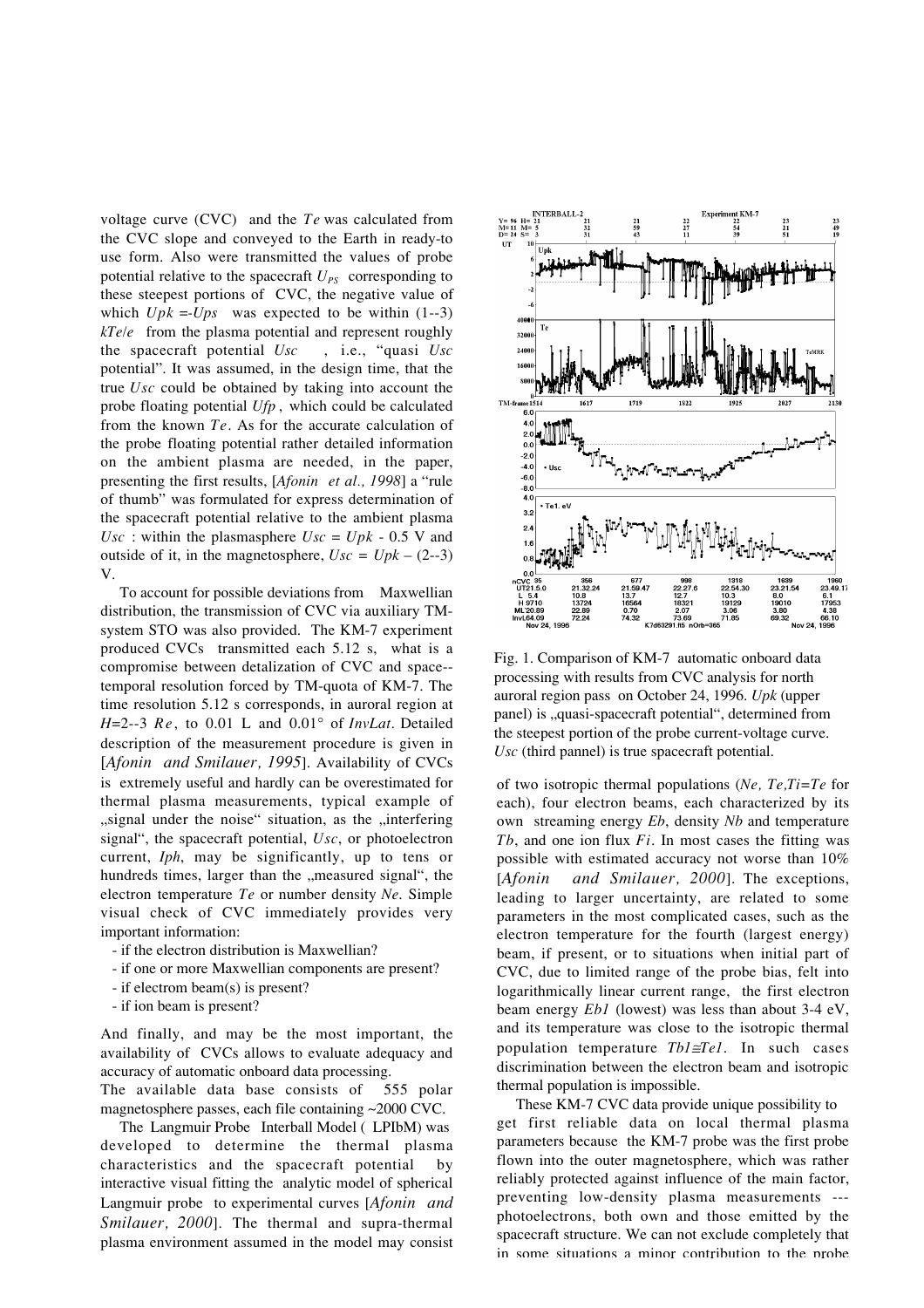current from ambient photoelectrons is possible. But such situations are rather rare as several factors should coincide in time to make such contribution possible (s/c orientation, direction of local magnetic field, s/c structure potential etc.).

 First results of automatic onboard data processing [*Afonin et al., 1998*] have shown striking fluctuations in *Te* and *Upk* (see also Fig. 1, two upper panels). Therefore, CVCs were analysed with the LPIbM model and the first results of this analysis were presented in [*Afonin and Smilauer, 2000*]. The main result was that the thermal plasma in the auroral region at 2-3 Re altitudes is practically always not Maxwellian and some non-Maxwellian components are practically always present.

 For the auroral region pass on October 24, 1996, Fig. 1 shows results of automated onboard data processing: the "quasi potential"  $U_{PK}$  and electron temperature  $T_e$ (two upper panels), next two panels show true spacecraft potential *Usc* and *Te* , derived from accurate ground analysis of CVCs.

Comparison between results of automated onboard (two upper panels) and detailed ground-based data (two lower panels) processing shows that results automated onboard processing in the region considered is far from being acceptable. The reasons of this discrepancy lies in the wrong (for considered magnetospheric region) assumption of Maxwellian distribution of thermal plasma [*Afonin and Smilauer, 2000*]. The operation of the KM-7 electronics and onboard data processing code was carefully checked, including inflight variations in possible operation modes by groung commands, and we could not find any mulfunctions. Thus we should conclude that

reliable data on thermal plasma parameters in highaltitude auroral region can not be obtained in experiments using automated onboard data processing or choice of operation mode.

### **Experimenr IESP**

The IESP experiment was launched for the measurement of the waves in the ULF range and is part of a wider wave complex covering a frequency range from DC to 2 MHz. Basically, the IESP experiment has been designed for measuring the waveform of the six components of the electromagnetic field in the frequency ranges from 0.1 to 10 or 30 Hz, three components of the DC electric field and the electric potential of the satellite (1 sample/16s) which is the voltage measured between one of the spheres and the structure of the satellite [*Perraut et al., 1998*].

Spacecraft potential data from IESP experiment were obtained from Interaball-2 raw TM data server in SRI, Moscow. The needed TM-channels and initial conversion of raw TM-data to physical values at the output of the instrument IESP and further calculation of



Fig. 2. Comparison of Usc from KM-7 and IESP for orbit 167.



Fig. 3. Comparison of Usc from KM-7 and IESP for orbit 365.

instrument calibration curves. As the initial raw TMdata array was not sorted by periods where instruments were active, we have analysed the data and sorted out the real IESP operation periods. As a result, 775 passes over polar regions are available.

For the present comparison we have selected 4 cases of typical Usc-IESP behavior, two with "smooth" behavior, and two with some rather pronounced events in the Usc-IESP variation.

## COMPARIZON OF KM-7 AND IESP SIMULTANEOUS DATA ON SPACECRAFT POTENTIAL

Comparison of *Usc/IESP* with *Usc/KM7* for orbit 167 and 365 is shown in Fig. 2--5. These figures share

"input signal" were made by the code *cpy* iesp.exe (available on the server), which takes into account the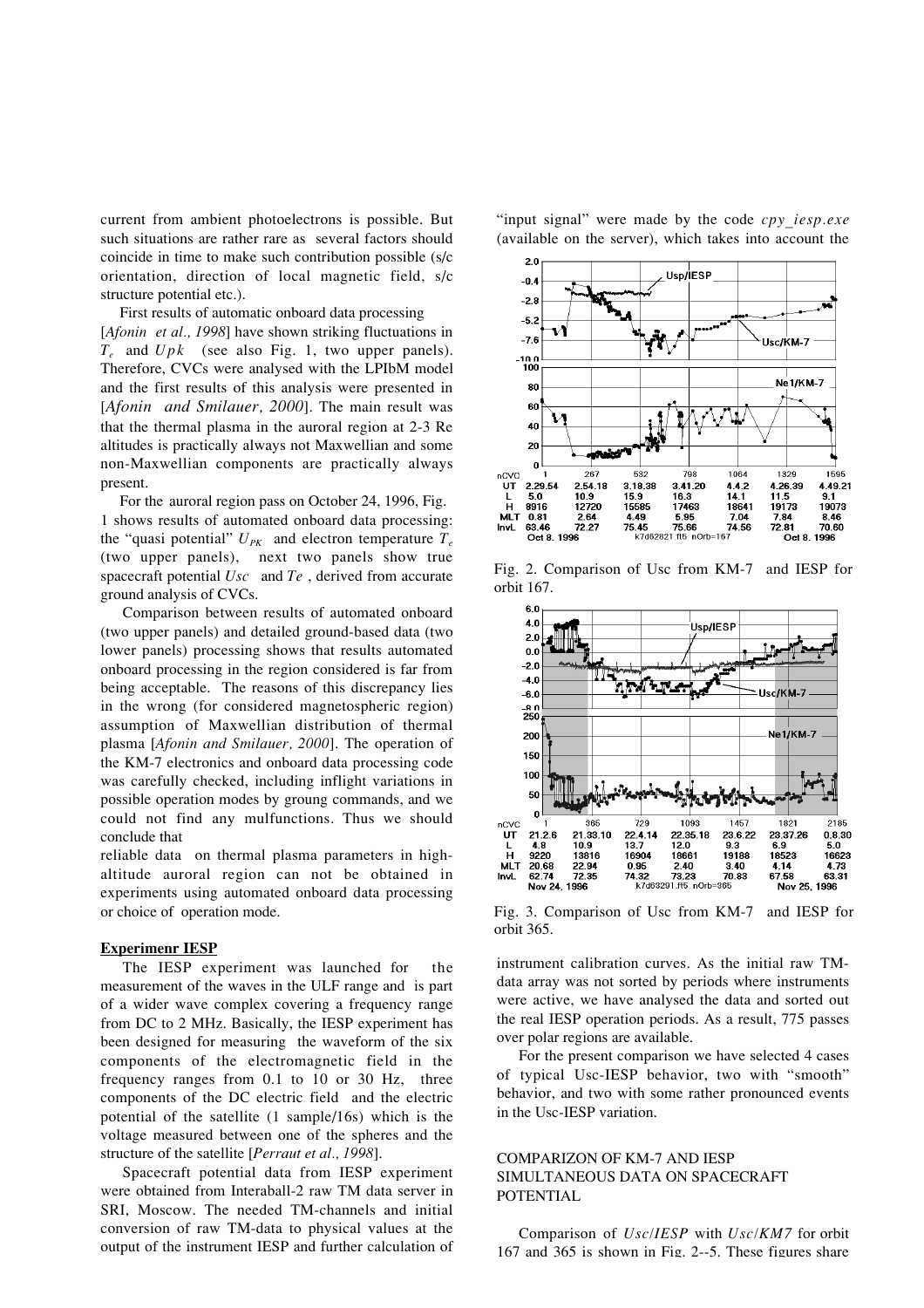the same format. The upper panels shows values of Usc derived from both experiments. The *Usc/KM-7* parameter was determined by visual fitting of currentvoltage curves as is described above. The Usc data from IESP are designated as *Usp/IESP* (spacecraft relative to the probe) to reflect the physical meaning of the IESP output signal, as we understand it (IESP measured the voltage difference between one of the spheres and the structure of the satellite [*Perraut et.al., 1998]*. Acordingly, the output signal of IESP, derived as described above, was inverted in sign to be compared with KM-7 data. Another reason of using different designation comes from the fact that in the Pedersen's floating probe method the probe is clamped to the plasma potential with accuracy, according to different papers, of 2-3 V. This should be kept in mind when comparing the curves.

The lower panels show the electron density of major isotropic Maxwellian component of the ambient plasma, determined by KM-7. Different and nonuniform distribution of KM-7 data points in all these 4 figures are due to the fact that only 15--30 % of total available CVCs in each pass were processed up to now.

All four presented cases are passes over north auroral zone at altitudes 1.5--3 Re, the flanks of plasmasphere evident in some passes.

Practically no correlation between *Usp/IESP* and *Usc/KM7* is seen in Fig. 2, orbit 167. In Fig. 3 , orbit 365, small correlation is seen, especially in the middle part. The shaded areas in this figure indicate positive values of *Usc/KM-7*, within which the *Usc/IEPS* stays negative. The step-wise fast alternating values just outside the plasmapasuse are caused by fast variations in intensity and energy of eV-range electron beams and were considered in [*Afonin, Smilauer, 2001*]. Inspite some correlation, the span of the Usc variation for IESP is significantly smaller than for KM-7. As is seen from the lower panel and the orbital data, this pass started inside the evening plasmasphere, rather close to the plasmapause, and ended somewhere close before entering the plasmasphere in the morning side. Accordingly, in this case the *Usc/KM7* shows slightly positive values near and just outside the plasmapause. As the satellite moved deeper into the auroral zone the wide region of negative spacecraft potential coinciding with the auroral zone was observed.

Comparison of *Usc/IESP* with *Usc/KM7* for orbits 216 and 257 is shown in Fig. 4, 5; in this case we see coindence for some small- and large-scale details of  $Usp/IESP$  and  $Usc/KM7$ , but the ..amplitude" of *Usp/IESP* variations are again much smaller than in KM-7. Fig. 4 shows negative Usc/KM7 inside the plasmasphere and small positive values just outside (the shaded area).

Frequency occurence of Usc values for simultaneous measurements by KM-7 and IESP for orbit 216 is



Fig. 4. Comparison of Usc from KM-7 and IESP for orbit 216.



Fig. 5. Comparison of Usc from KM-7 and IESP for orbit 257.

shown in Fig. 6. The *Usp/IESP* values are concentrated within -2±1 V range, as can be seen also from other passes not shown here.

From these data we may conclude:

- When Usc is negative both experiments correctly define the sign of the s/c potential.

- IESP never shows positive values of Usc (this conclusion is based on the whole available passes).

- The values of *Usp/IESP* very rarely coincide with *Usc/KM7.*

- The sensitivity of *Usp/IESP* is significantly depressed with respect to the local plasma parameters variations. In case of "large amplitude" events IESP correctly reflects relative variations.

DISCUSSION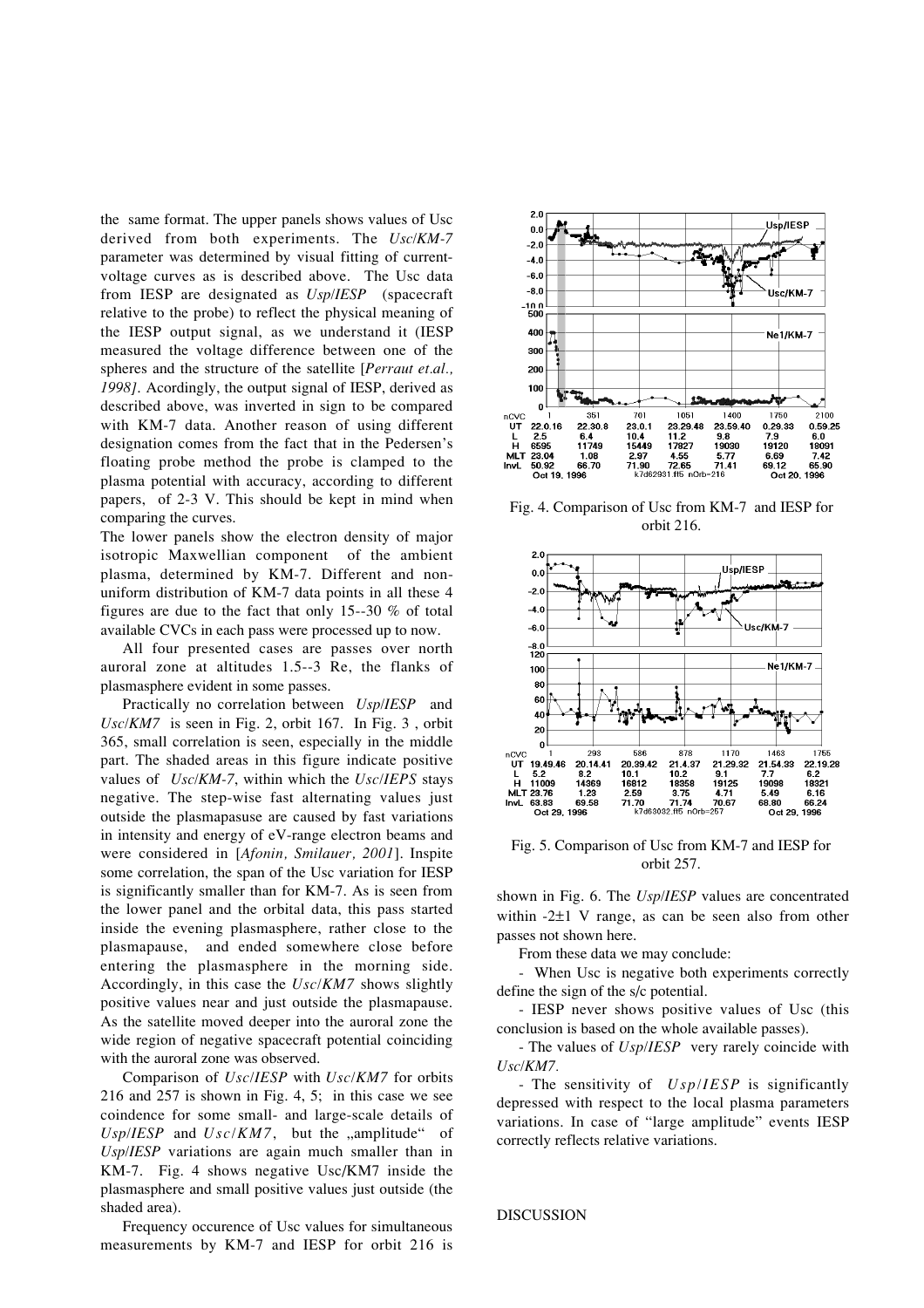

Fig. 6. Frequency occurence of Usc values for simultaneous measurements by KM-7 and IESP for orbit 216.

1. Presented above data display evident significant distinction between Usc measurements by two experiments. We believe that *Usc/KM7* are reliable both by sign and by values as:

- Each individual point on the plots was determined by fitting method from a number of point of currentvoltage curve (CVC) – dependence of the current to the probe from ambient plasma on the probe potential relative to the plasma . Rough estimate of the result validity and any assumptions, if any, used in deriving the result can be easily gained by visual check of CVC. IESP produces one-point value for each measurement and uses numerous assumptions to produce this value, which can not be checked within the experiment itself.

- It shows expected and interpretable, from physical point of view, variations for passes plasmasphereauroral zone-plasmasphere and its relative variations in each case, including small-scale features, can be interpreted by variations in thermal plasma parameters (*Ne*, *Te*, hot tails, eV-range electron beams etc., see [*Afonin, Smilauer 2001*].

2. The measured by IESP value, i.e., the voltage difference between the probe and the satellite structure, Ups, is always positive, and therefore the spacecraft potential is negative. This is opposite to similar measurements on a number of satellites using the same method. In view of this and of the above results of comparison with KM-7 a number of questions arises with respect to the data on Usc from IESP experiment.

- Why the *Usc/IESP* are always negative and never were observed to be positive?

- Why the sensitivity of the *Usc/IESP* was depressed?

- Why *Usp/IESP* values are strongly concentrated around –2 V?

Predominance of *Usp/IESP* values to be concentrated in rarher narrow range and "stable"  $-2$  V

value in the most part of the overall period of measurements implies that the operation mode of IESP floating probe was not optimal. In our opinion, this should not significantly influence the wave measurements by IESP, but it is essential for deriving reliable information on the spacecraft potential and hence the thermal electron density.

In general, such a behavior of IESP is understood and detailed analysis shall follow, but this issue is out of scope of the present paper.

#### **CONCLUSIONS**

1. The comparison between two Interball-2 experiments (IESP and KM-7) has shown that in the auroral region at altitudes 2-3 Re the spacecraft potential is predominantly negative and ranges from 0 to –10 V. In the middle part of the auroral region it is between  $-4$  V and  $-10$  V, sometimes going lower than  $-10 V$ .

2. Comparison between results of automated onboard and detailed ground-based data processing shows that reliable data on thermal plasma parameters in high-altitude auroral region can not be obtained in experiments using automated onboard data processing or choice of operation mode.

3. The operation mode of Interball-2/IESP experiment in the part of the spacecraft potential measurements is was not optimal and these data require detailed analysis.

### ACNOWLEDGEMENT

The authors thank L.M. Zelenyi for helpful discussions and V. Nazarov for help in initial IESP raw data processing.

## **REFERENCES**

Afonin, V. and J. Smilauer, Experiment KM-7 - thermal plasma measurements in plasmasphere, *Interball Mission and payload.* CNESS-IKI-RSA, Paris-Moscow, 309-312, 1995

Afonin V.V., O.S. Akentieva, J. Smilauer, and Shimunek I. First results of thermal plasma measurements in the Auroral Probe mission (Experiment KM-7), *Cosmic Research*, **36**, 13-29, 1998.

Afonin, V.V., O.S. Akentieva, and J.Smilauer, INTERBALL-2 Measurements of the Components of Thermal and Suprathermal Plasma (E< 15 eV) in High